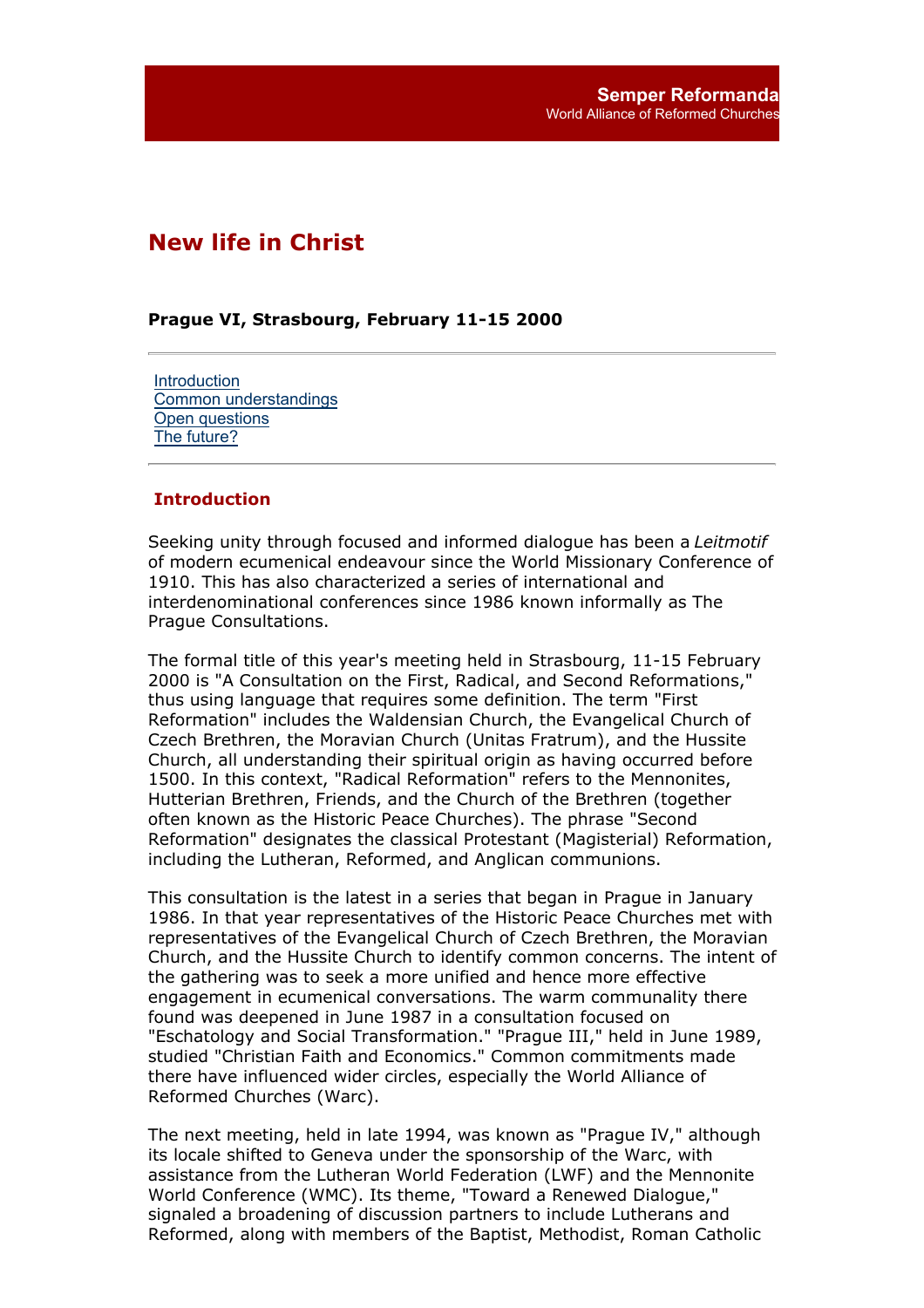Churches. Special attention was given to different perspectives on the Sermon on the Mount.

Geneva was again the site of "Prague V" in February 1998. This meeting continued to expand the range of those involved in the consultations by incorporating church leaders from Asia and Africa, facilitated through joint sponsorship by Warc, LWF, and MWC. Its theme, "Justification and Sanctification," reflected recent Lutheran-Reformed discussions as well as the then-current Lutheran-Catholic negotiations on the same subject.

"Prague VI" has continued the same discussion theme by considering aspects of that theological complex left open at the previous meeting. The phrasing of this year's title - "New Life in Christ" - also indicates that justification-sanctification language had not reflected customary usage of some consultation members. Participants were further concerned with the linkage of ecclesiology and ethics to salvation, as well as with analyzing its connections with ecology and creation. Finally, we addressed the question of a more comprehensive understanding of the concept of Reformation. Unfortunately, despite the efforts of conference planners, this year's discussants numbered only one from the South and only two women, although an Orthodox theologian and a Seventh-Day Adventist scholar were welcome additions to the communions represented in the series of consultations.

In the course of our days together, we have identified areas of common understandings as well as areas where questions remain open. These two areas are sometimes called "convergences" and "divergences," but we prefer to use other language to avoid a sense of binding churchly quality, although the two phrases have been used in earlier consultations. The common understandings and open questions are briefly noted in the following.

# **Common understandings**

We are ready to affirm that by grace alone we are accepted, liberated, and empowered by God and that soteriology involves ethics and sanctification. Thus, justification has not only individual but communal and social consequences.

Despite our legitimate commitments to our several confessional heritages, our understanding of new life in Christ calls us to affirm and assert our shared identity in Christ. We recognize that in this growing sense of shared identity we are achieving a basic intent of the consultation.

In faith we affirm that new life in Christ is grounded in the reality of the triune God.

All of the traditions represented agree that justification becomes a reality through the faithfulness of Jesus Christ, which includes his life and actions, in light of his death and resurrection.

We have learned throughout Christian history, in particular again during the bloody 20th century, that life in Christ involves costly grace, and that the challenge to faithful discipleship continues. We should make greater efforts to tell the stories of such discipleship expressed in human lives, recognizing in them authentic Christian witness that points to the reason for doctrinal confession.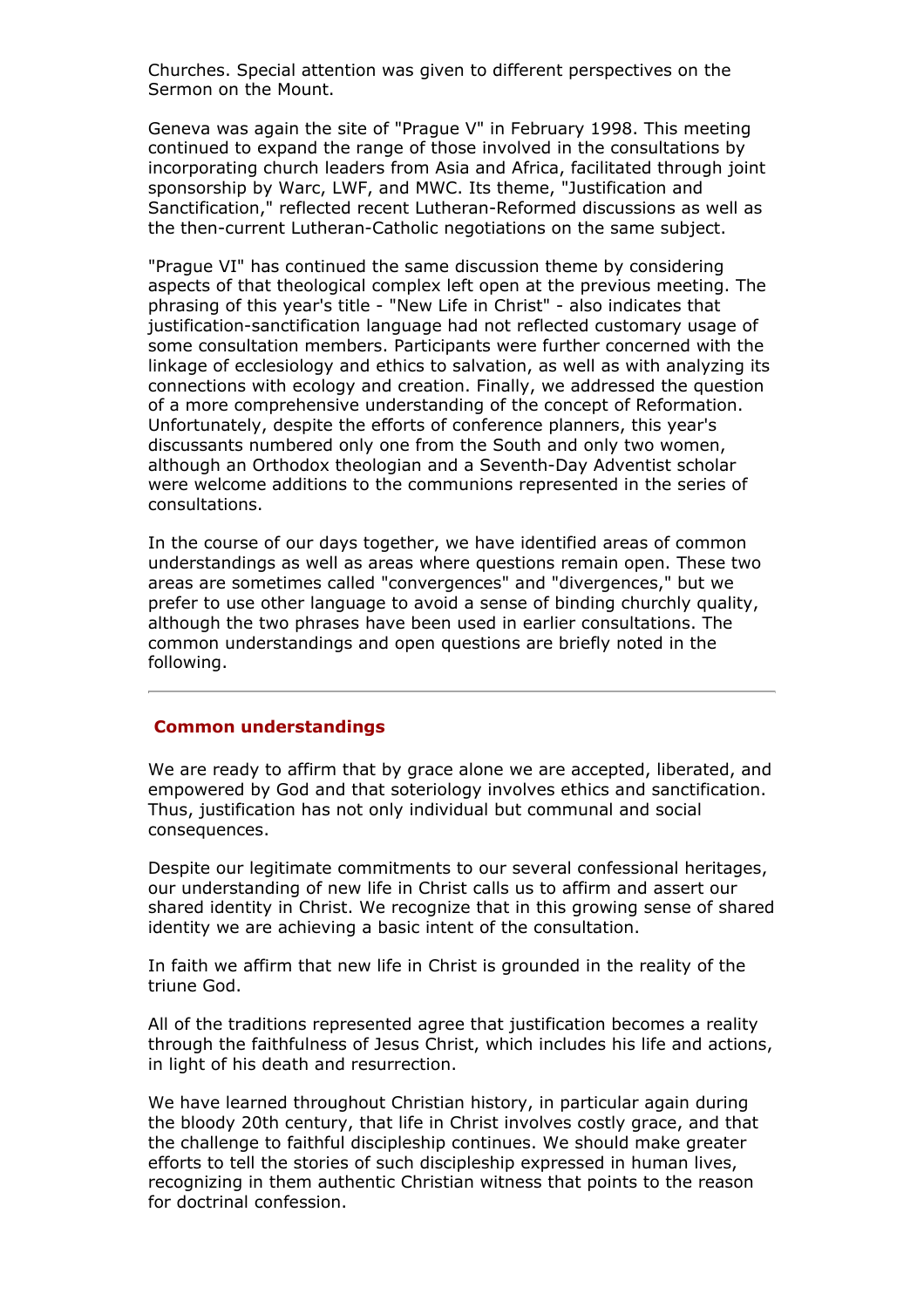Instead of speaking of "The Reformation," it is more helpful to speak of different specific and historic "Reformations," recognizing similarities and differences, rather than assuming or searching for one comprehensive definition.

Our sense of the relationship between church and world is now very different from that of  $16<sup>th</sup>$  century Western Europe. We now need to acknowledge the impact of pervasive secular society, so that our common task and challenge are to image forth a social vision of the Gospel, including attention to issues of justice and injustice. In this way, we reflect our prophetic heritage.

## **Open questions**

Though we were agreed on the many Biblical images of growth in Christ, we differed on whether growth had a progressive quality, since such growth does not merit salvation. How does our ecclesiology relate to this concern?

In light of the Quaker understandings of continuous revelation and our diverse habits of discourse, we need to consider the question: does the continued discussion of traditional issues of theological discourse still have a useful function? Will the formulation of new vocabulary help us get beyond stereotypes?

Finally, in the face of desperate human need and pressing social problems, we ask ourselves: what is the most appropriate investment of energy, time, and priority to be given to theological discussion?

# **The future?**

At the end of earlier consultations we agreed that we wanted to continue the conversation. After considering whether we have now completed our work, whether there are further questions we are particularly constituted to address, whether some of the participant groups should reconstitute a successor body to pick up newly urgent agenda, we agreed to name a small continuation committee (O. Mateus, L. Miller, M. Opocensky and an LWF representative) to plan another consultation, preferably located in Prague, within two or three years. It was agreed to seek Anglican participation.

The following topics or questions have been put forward as possible themes:

Should we seek ways of removing the formal anathemas expressed in our respective confessional statements?

Are the participant groups of the Prague VI Consultation ready to take seriously their obligation to find helpful prophetic words to help overcome the violence and exclusions of our world?

How can we move toward deeper cooperation as churches to address the problems threatening us ecologically and to reduce the widened resource and financial gaps between peoples, especially since the end of the bi-polar world?